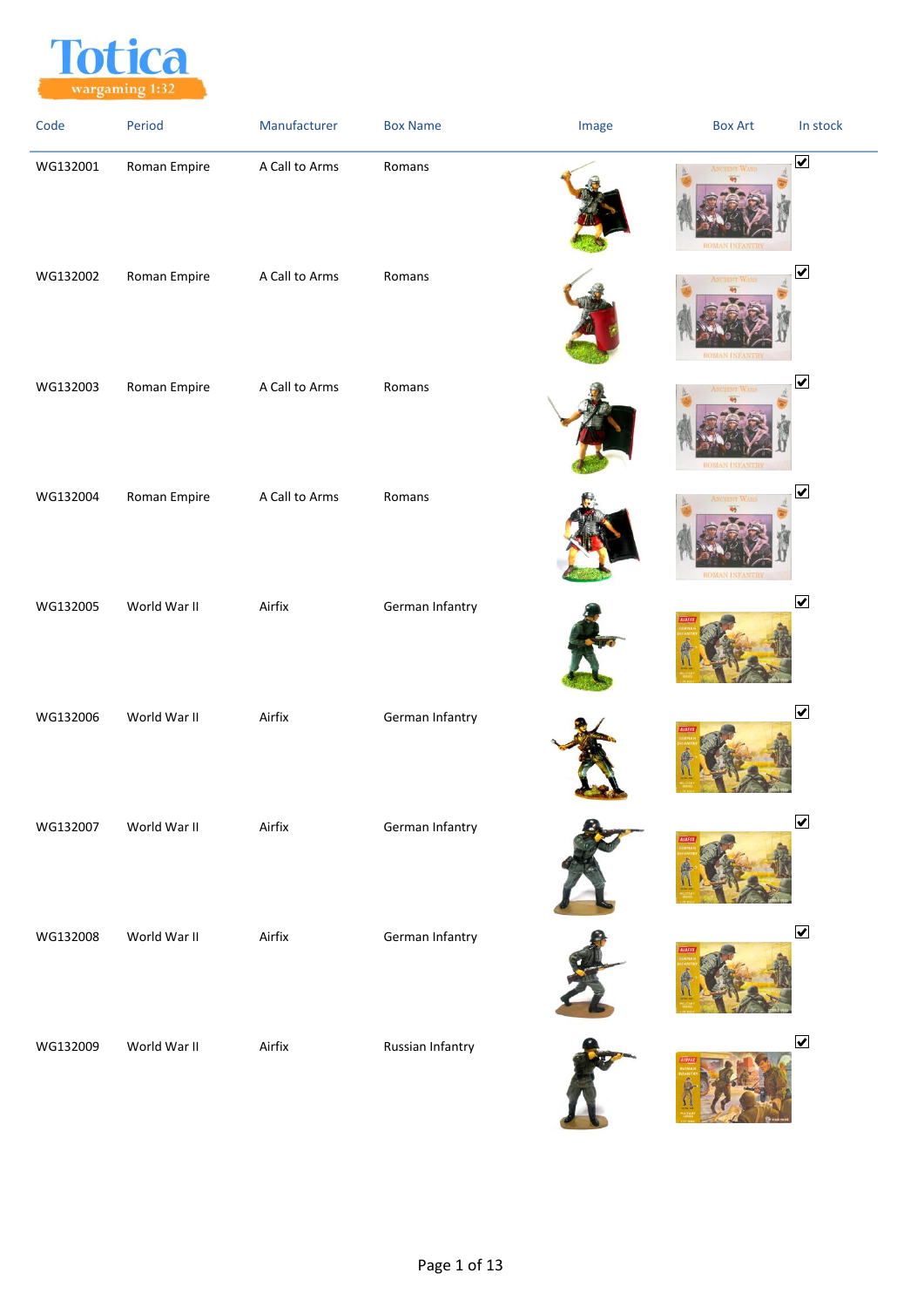| Code     | Period          | Manufacturer | <b>Box Name</b>         | Image | <b>Box Art</b>      | In stock                        |
|----------|-----------------|--------------|-------------------------|-------|---------------------|---------------------------------|
| WG132010 | World War II    | Airfix       | Russian Infantry        |       |                     | $\overline{\blacktriangledown}$ |
| WG132011 | World War II    | Airfix       | Russian Infantry        |       |                     | $\blacktriangledown$            |
| WG132012 | World War II    | Airfix       | Russian Infantry        |       |                     | $\boxed{\blacktriangledown}$    |
| WG132013 | Western         | Airfix       | Cowboys                 |       | COWBOYS<br>零        |                                 |
| WG132014 | Western         | Airfix       | Cowboys                 |       | <b>COWBOY!</b><br>画 | $\blacktriangledown$            |
| WG132015 | Western         | Airfix       | Cowboys                 |       | <b>COWBOY</b><br>轉  | $\blacktriangledown$            |
| WG132016 | Western         | Airfix       | Cowboys                 |       | <b>CAWBOY!</b><br>画 |                                 |
| WG132017 | World War II    | Airfix       | German Infantry         |       |                     | $\blacktriangledown$            |
| WG132018 | World War II    | Atlantic     | <b>British Infantry</b> |       |                     |                                 |
| WG132019 | Napoleonic Wars | Airfix       | <b>British Infantry</b> |       |                     | $\blacktriangledown$            |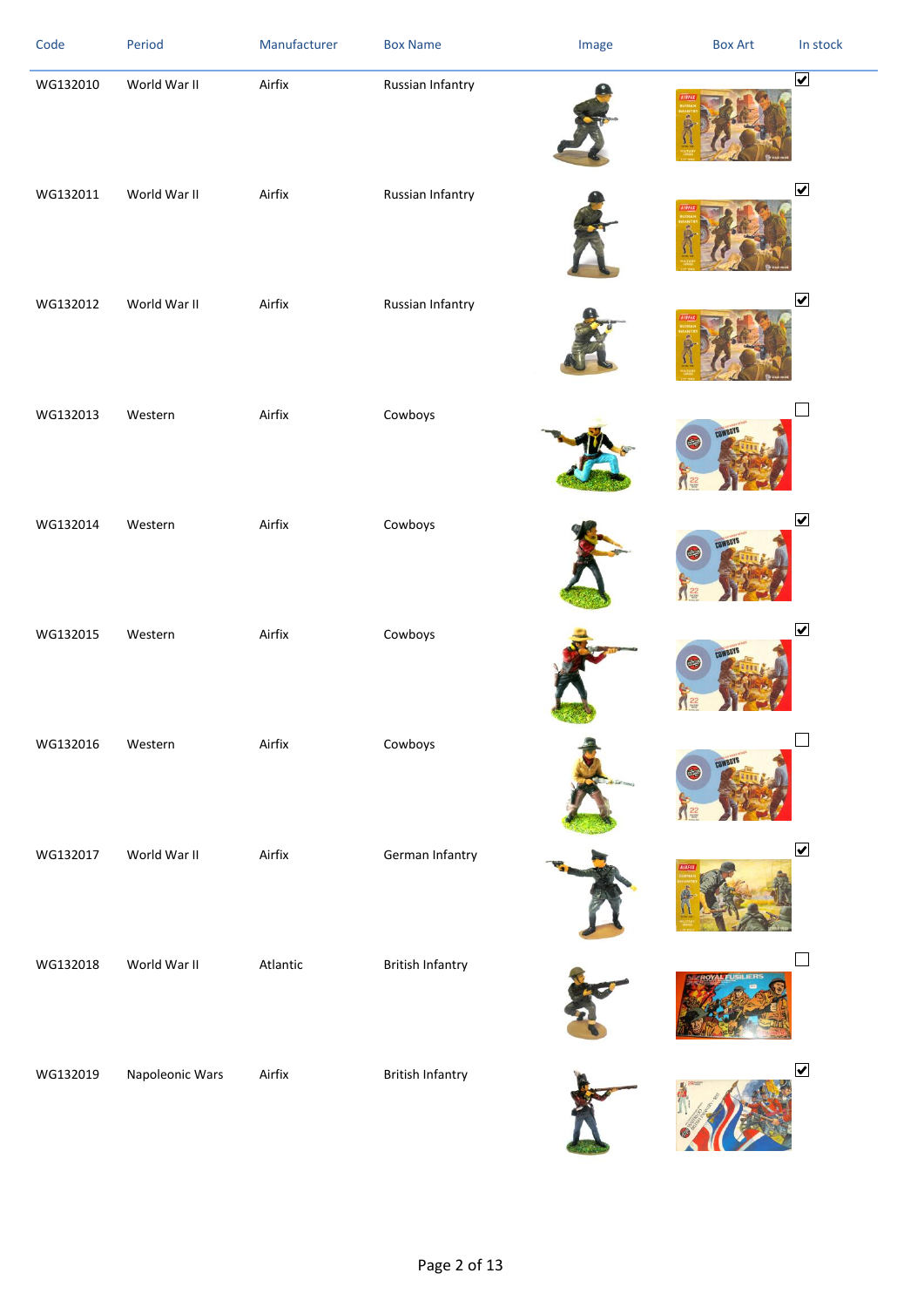| Code     | Period       | Manufacturer | <b>Box Name</b>             | Image | <b>Box Art</b>           | In stock                |
|----------|--------------|--------------|-----------------------------|-------|--------------------------|-------------------------|
| WG132020 | World War II | Atlantic     | Japonese Infantry           |       |                          | $\overline{\mathbf{v}}$ |
| WG132021 | World War II | Airfix       | <b>British Paratroopers</b> |       |                          | $\blacktriangledown$    |
| WG132022 | World War II | Atlantic     | <b>US Marines</b>           |       | <b>U.S. Marine Corps</b> |                         |
| WG132023 | World War II | Airfix       | Australian Infantry         |       |                          | $\blacktriangledown$    |
| WG132024 | World War II | Airfix       | Russian Infantry            |       |                          |                         |
| WG132025 | Modern       | Atlantic     | Seaman                      |       |                          | $\blacktriangledown$    |
| WG132026 | Modern       | Atlantic     | Seaman                      |       |                          | ✔                       |
| WG132027 | World War II | Atlantic     | Russian Infantry            |       |                          | $\blacktriangledown$    |
| WG132028 | World War II | Atlantic     | <b>British Infantry</b>     |       |                          |                         |
| WG132029 | World War II | Atlantic     | <b>British Infantry</b>     |       |                          |                         |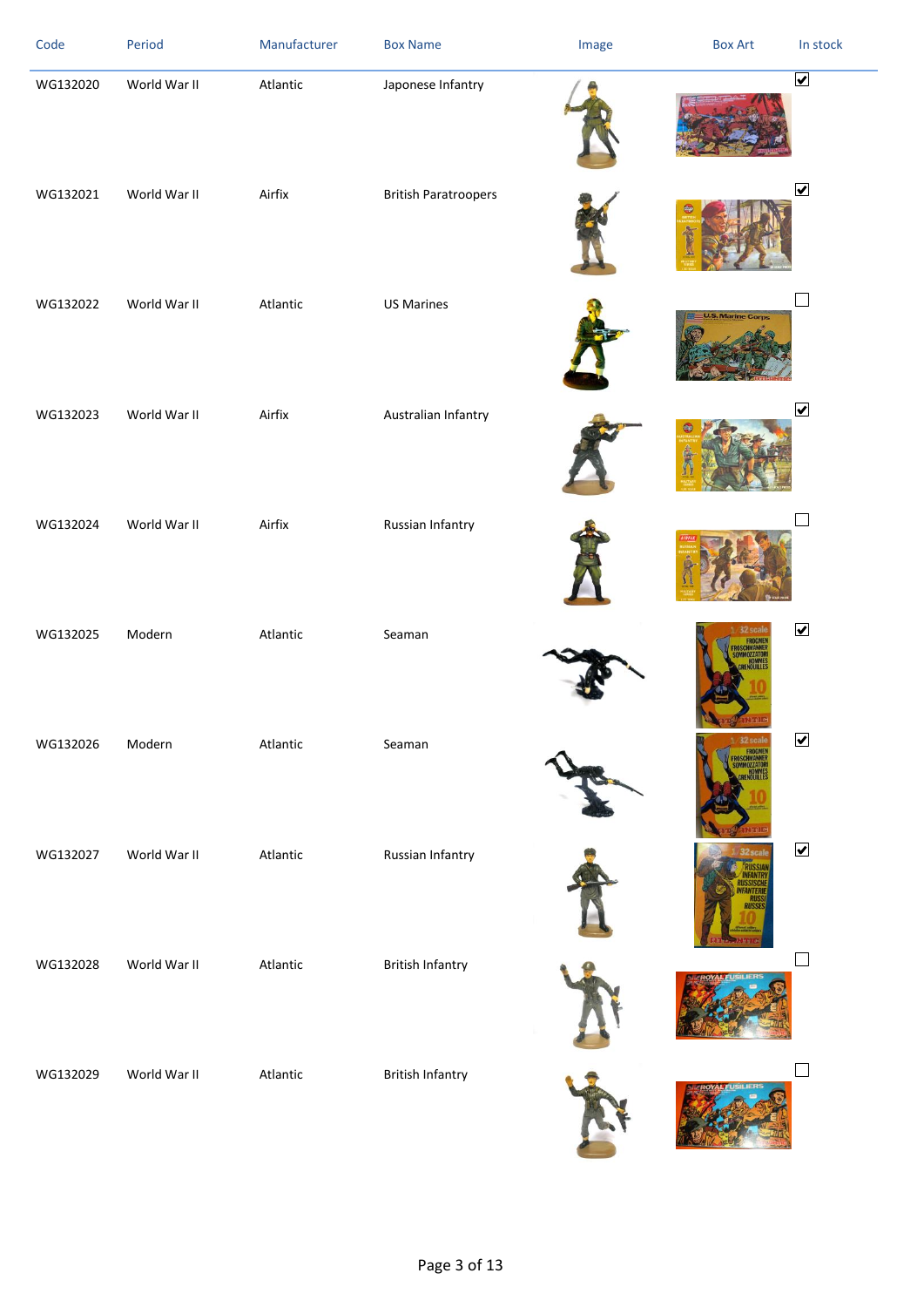| Code     | Period          | Manufacturer | <b>Box Name</b>          | Image | <b>Box Art</b> | In stock                     |
|----------|-----------------|--------------|--------------------------|-------|----------------|------------------------------|
| WG132030 | Modern          | Airfix       | German Infantry          |       |                |                              |
| WG132031 | Napoleonic Wars | Airfix       | <b>British Infantry</b>  |       |                | $\boxed{\blacktriangledown}$ |
| WG132032 | World War II    | Airfix       | <b>US Paratroopers</b>   |       | 鷗              | $\boxed{\blacktriangledown}$ |
| WG132033 | World War II    | Airfix       | German Paratroopers      |       |                |                              |
| WG132034 | World War II    | Airfix       | German Paratroopers      |       |                |                              |
| WG132035 | World War II    | Airfix       | German Paratroopers      |       |                |                              |
| WG132036 | World War II    | Airfix       | German Paratroopers      |       | GERMAN         | $\boxed{\blacktriangledown}$ |
| WG132037 | World War II    | Airfix       | German Paratroopers      |       |                |                              |
| WG132038 | World War II    | Airfix       | German Paratroopers      |       |                |                              |
| WG132039 | World War II    | Airfix       | <b>British Commandos</b> |       |                | $\blacktriangledown$         |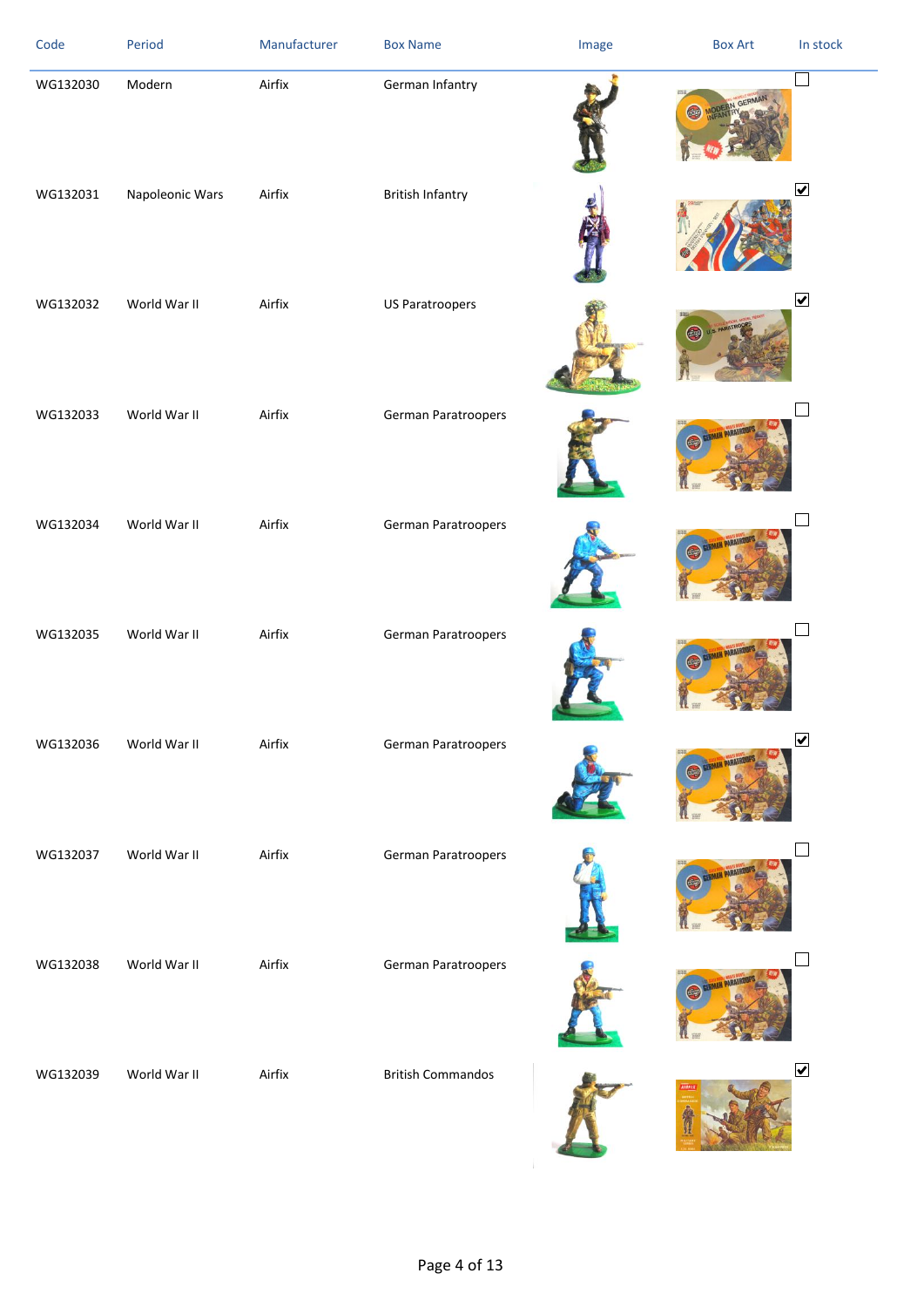| Code     | Period       | Manufacturer | <b>Box Name</b>           | Image | <b>Box Art</b> | In stock                        |
|----------|--------------|--------------|---------------------------|-------|----------------|---------------------------------|
| WG132040 | World War II | Airfix       | <b>British Commandos</b>  |       |                | $\overline{\blacktriangledown}$ |
| WG132041 | World War II | Airfix       | Australian Infantry       |       |                |                                 |
| WG132042 | Modern       | Airfix       | <b>British Infantry</b>   |       |                |                                 |
| WG132043 | World War II | Airfix       | British mortar Team       |       |                |                                 |
| WG132044 | Western      | Marx reissue | Cowboys                   |       |                |                                 |
| WG132045 | World War II | Airfix       | German Mountain<br>Troops |       |                |                                 |
| WG132046 | World War II | Matchbox     | <b>British Commandos</b>  |       | marchaex 49    |                                 |
| WG132047 | World War II | Airfix       | <b>British Commandos</b>  |       |                | $\overline{\mathbf{v}}$         |
| WG132048 | Modern       | Airfix       | <b>British Infantry</b>   |       | NFANTRY        |                                 |
| WG132049 | World War II | Airfix       | German Paratroopers       |       |                |                                 |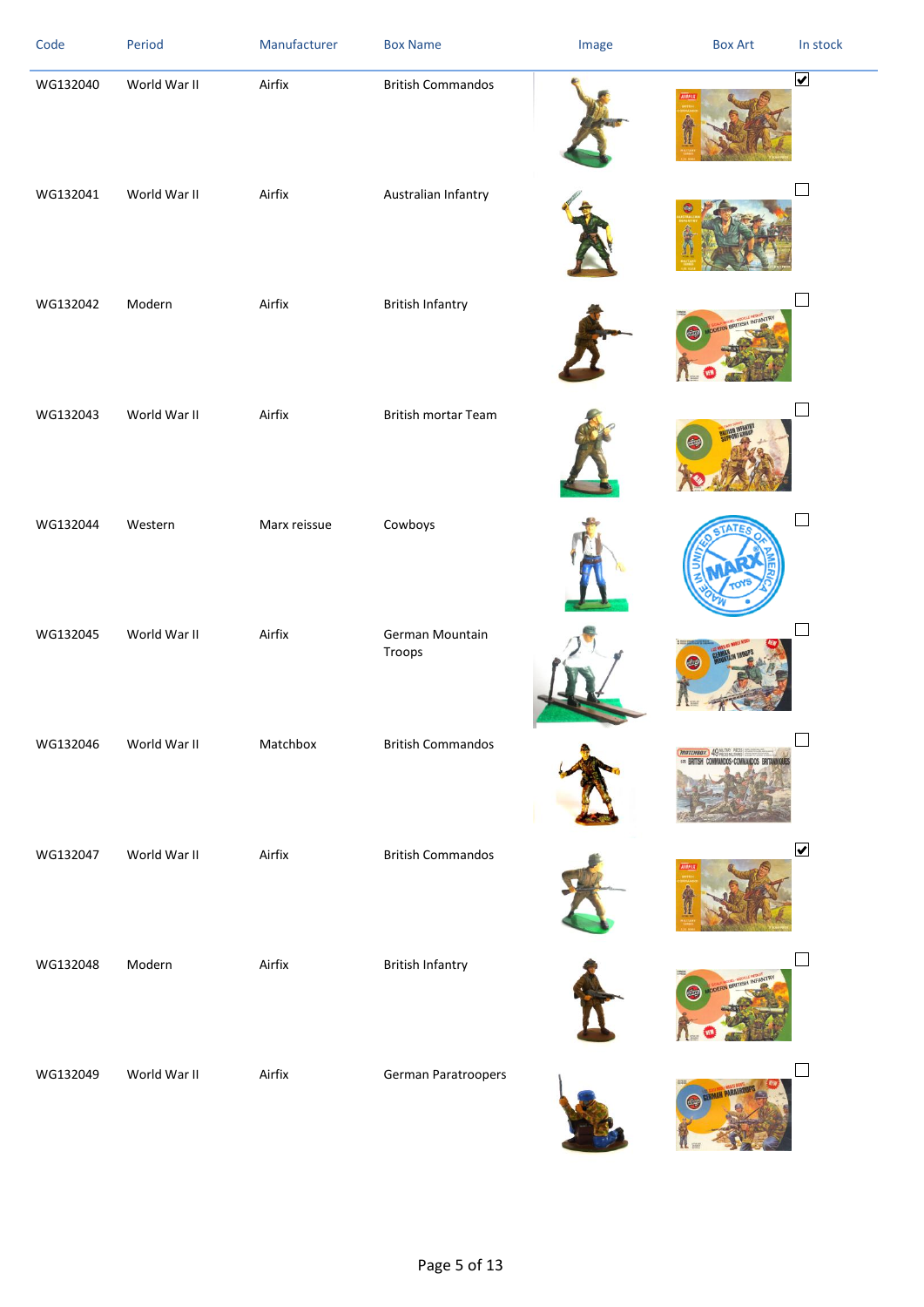| Code     | Period       | Manufacturer | <b>Box Name</b>             | Image | <b>Box Art</b> | In stock                     |
|----------|--------------|--------------|-----------------------------|-------|----------------|------------------------------|
| WG132050 | World War II | Airfix       | German Mountain<br>Troops   |       |                |                              |
| WG132051 | World War II | Airfix       | German Mountain<br>Troops   |       |                |                              |
| WG132052 | World War II | Airfix       | German Mountain<br>Troops   |       |                |                              |
| WG132053 | World War II | Airfix       | British 8th Army            |       |                | $\boxed{\blacktriangledown}$ |
| WG132054 | World War II | Airfix       | British 8th Army            |       |                | $\boxed{\blacktriangledown}$ |
| WG132055 | World War II | Airfix       | British 8th Army            |       |                | $\blacktriangledown$         |
| WG132056 | World War II | Airfix       | British 8th Army            |       |                | $\blacktriangledown$         |
| WG132057 | World War II | Airfix       | British 8th Army            |       |                | $\blacktriangledown$         |
| WG132058 | World War II | Airfix       | German Mountain<br>Troops   |       |                |                              |
| WG132059 | World War II | Airfix       | <b>British Paratroopers</b> |       |                | $\blacktriangledown$         |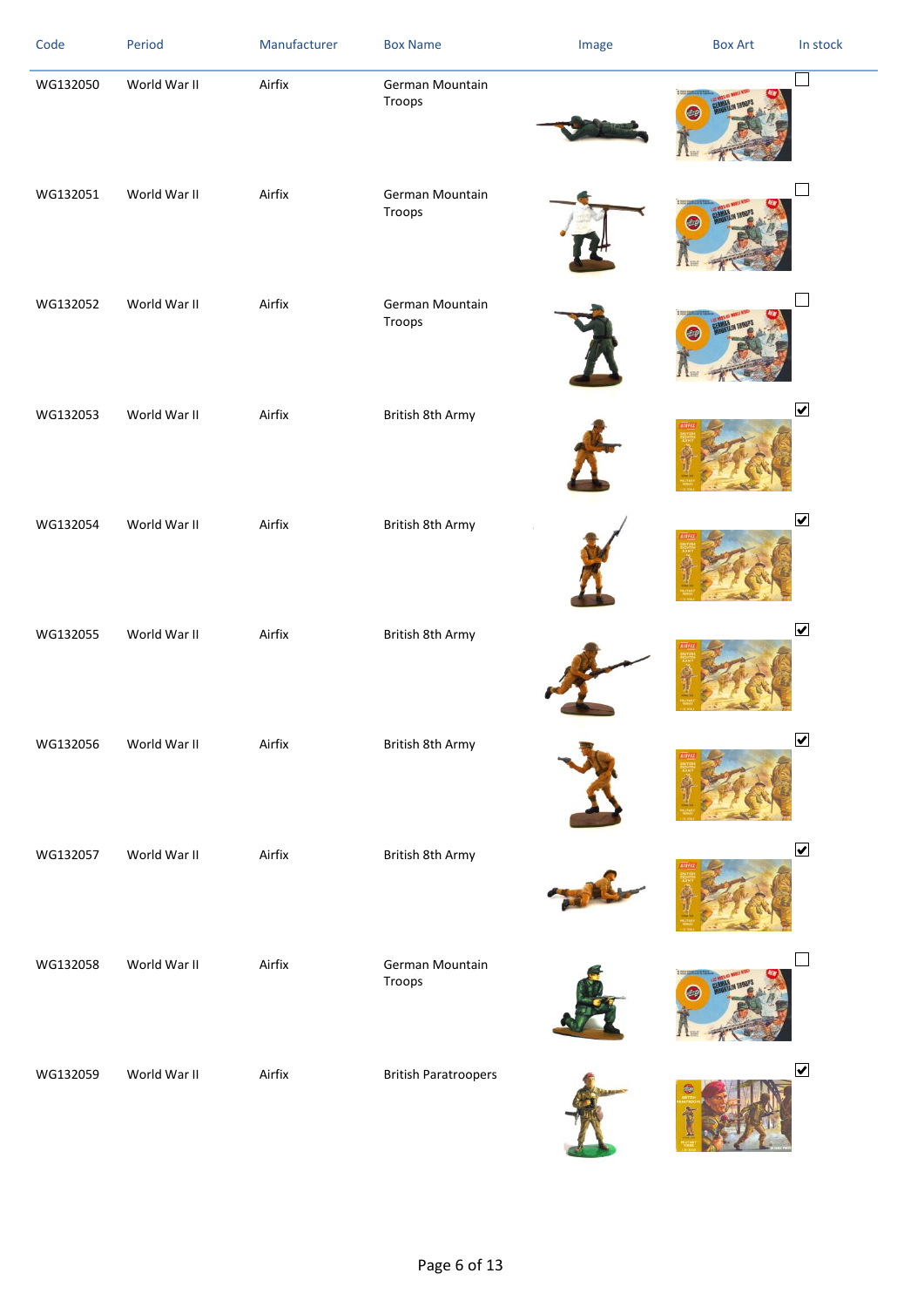| Code     | Period       | Manufacturer | <b>Box Name</b>             | Image | <b>Box Art</b> | In stock                     |
|----------|--------------|--------------|-----------------------------|-------|----------------|------------------------------|
| WG132060 | World War II | Airfix       | <b>British mortar Team</b>  |       |                |                              |
| WG132061 | World War II | Airfix       | German Africa Korps         |       |                | $\blacktriangledown$         |
| WG132062 | World War II | Airfix       | German Africa Korps         |       |                | $\blacktriangledown$         |
| WG132063 | World War II | Airfix       | German Africa Korps         |       |                | $\boxed{\blacktriangledown}$ |
| WG132064 | World War II | Airfix       | US Marines/Infantry         |       |                |                              |
| WG132065 | World War II | Airfix       | <b>British Paratroopers</b> |       |                |                              |
| WG132066 | Midlle Age   | Italeri      | Templars                    |       |                |                              |
| WG132067 | Midlle Age   | Italeri      | Templars                    |       |                |                              |
| WG132068 | Midlle Age   | Italeri      | Templars                    |       |                |                              |
| WG132069 | Midlle Age   | Italeri      | Templars                    |       |                |                              |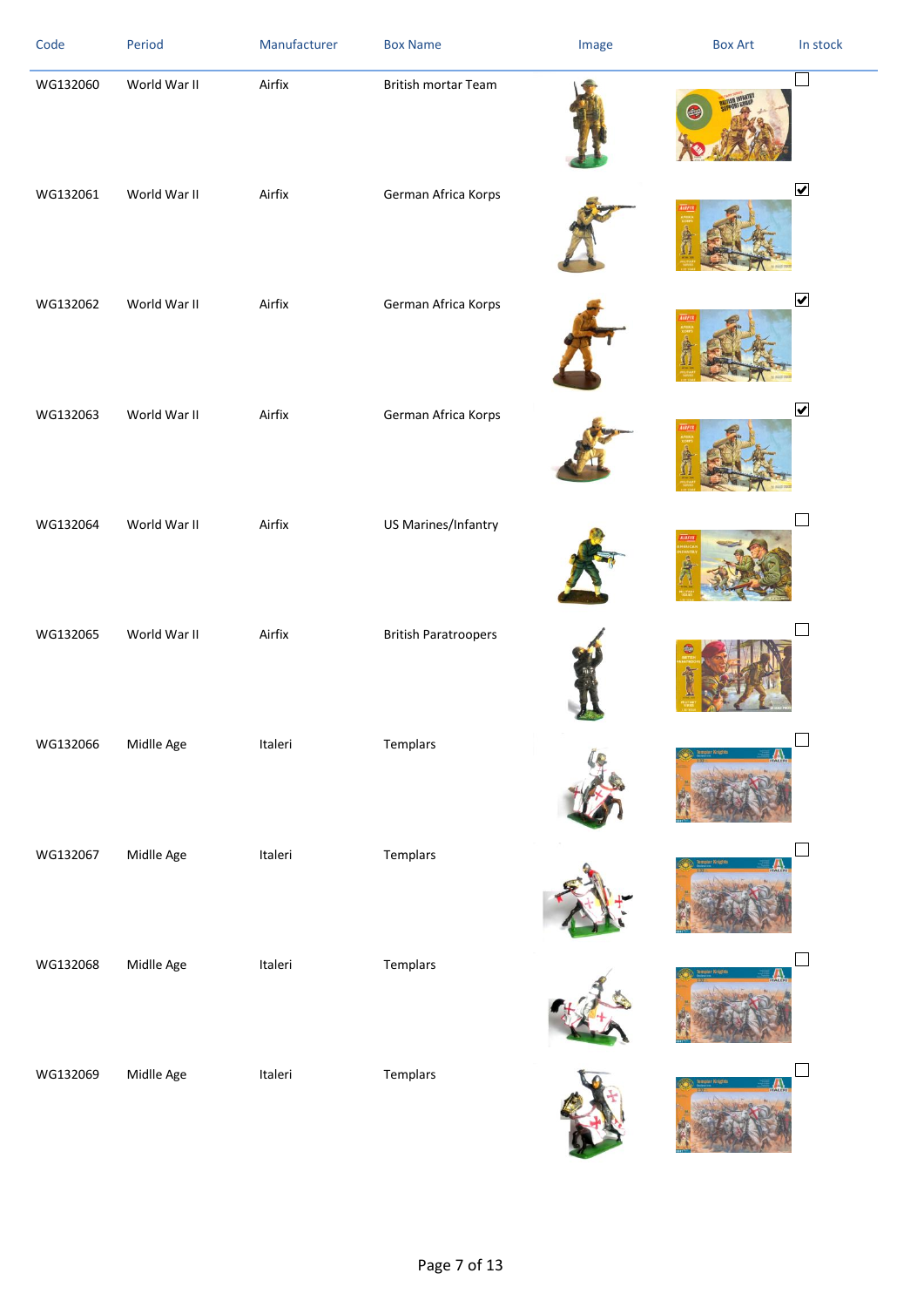| Code     | Period          | Manufacturer | <b>Box Name</b>             | Image | <b>Box Art</b>      | In stock                     |
|----------|-----------------|--------------|-----------------------------|-------|---------------------|------------------------------|
| WG132070 | World War II    | Airfix       | Japonese Infantry           |       |                     | $\boxed{\blacktriangledown}$ |
| WG132071 | World War II    | Airfix       | German Paratroopers         |       | <b>MAN PARATRI</b>  |                              |
| WG132072 | World War II    | Airfix       | Japonese Infantry           |       |                     | $\blacktriangledown$         |
| WG132073 | World War II    | Airfix       | <b>British Paratroopers</b> |       | <b>CONDICIO</b>     | $\blacktriangledown$         |
| WG132074 | Napoleonic Wars | Timpo        | French Imperial Guard       |       | Timpo               |                              |
| WG132075 | Desert Wars     | Timpo        | French Foreign Legion       |       | Timpo               |                              |
| WG132076 | Western         | Airfix       | Cowboys                     |       | <b>COWBOYS</b><br>画 |                              |
| WG132077 | Western         | Marx reissue | Cowboys                     |       |                     |                              |
| WG132078 | Western         | Marx reissue | Cowboys                     |       |                     |                              |
| WG132079 | Western         | Marx reissue | Cowboys                     |       |                     |                              |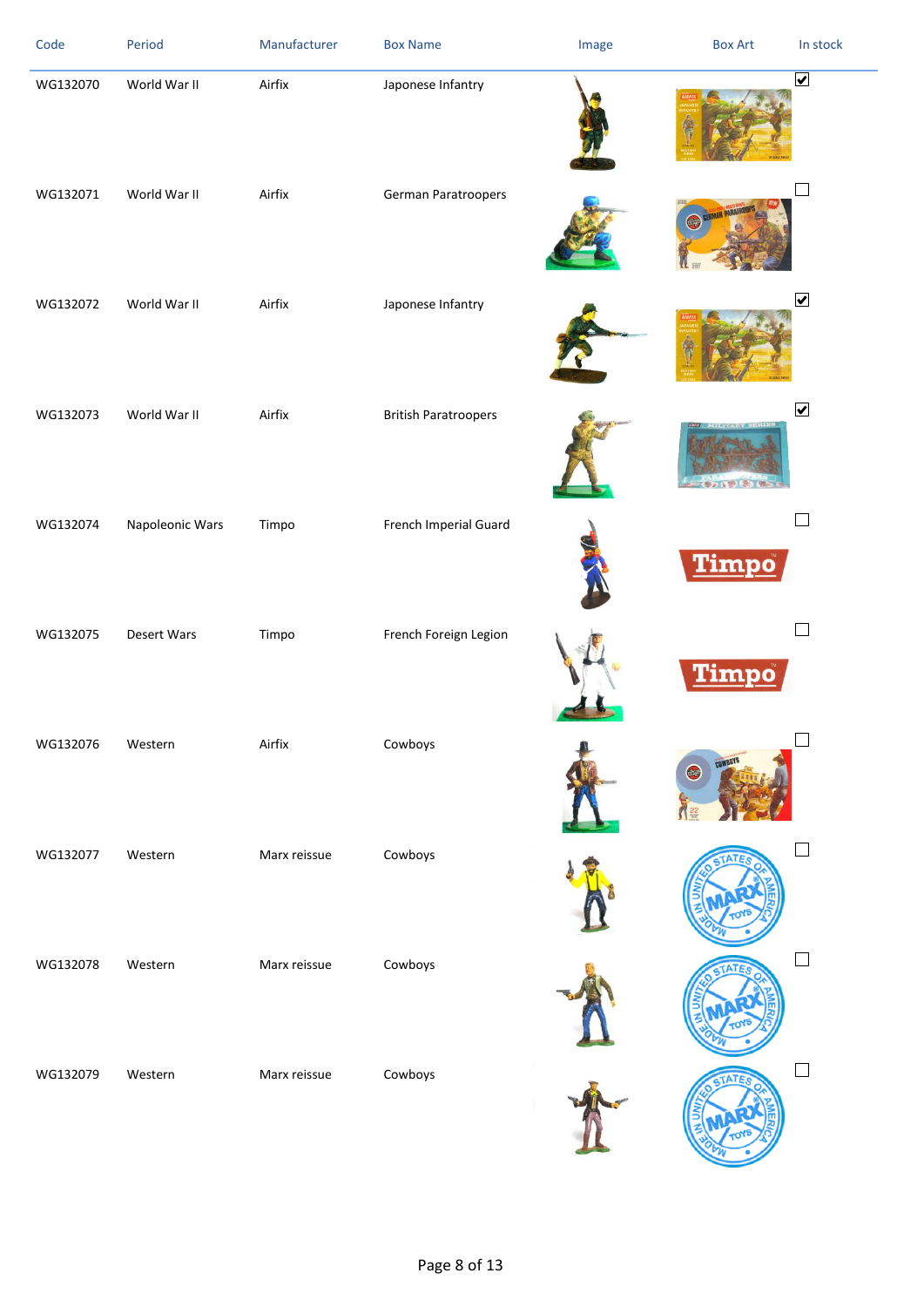| Code     | Period  | Manufacturer | <b>Box Name</b> | Image | <b>Box Art</b> | In stock             |
|----------|---------|--------------|-----------------|-------|----------------|----------------------|
| WG132080 | Western | Marx reissue | Cowboys         |       |                | $\Box$               |
| WG132081 | Western | Marx reissue | Cowboys         |       |                | $\Box$               |
| WG132082 | Western | Marx reissue | Cowboys         |       |                | $\Box$               |
| WG132083 | Western | Marx reissue | Cowboys         |       |                |                      |
| WG132084 | Western | Marx reissue | Cowboys         |       |                | $\Box$               |
| WG132085 | Western | Marx reissue | Cowboys         |       |                | $\Box$               |
| WG132086 | Western | Marx reissue | Cowboys         |       |                |                      |
| WG132087 | Western | Marx reissue | Cowboys         |       |                |                      |
| WG132088 | Western | Marx reissue | Cowboys         |       |                | $\Box$               |
| WG132089 | Western | Marx reissue | Cowboys         |       |                | $\blacktriangledown$ |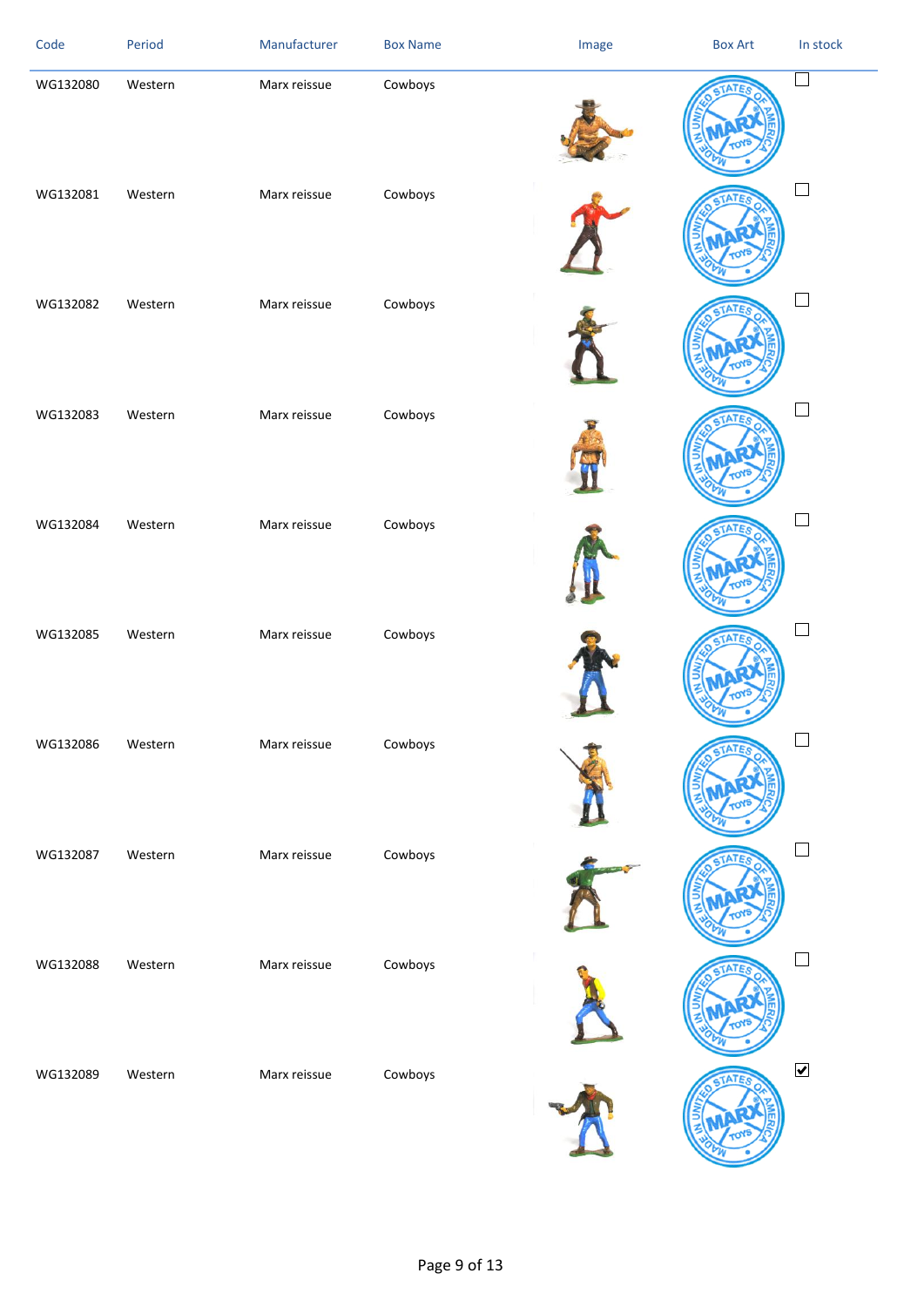| Code     | Period                | Manufacturer   | <b>Box Name</b>           | Image | <b>Box Art</b>                                             | In stock                     |
|----------|-----------------------|----------------|---------------------------|-------|------------------------------------------------------------|------------------------------|
| WG132090 | Western               | Marx reissue   | Cowboys                   |       |                                                            | $\Box$                       |
| WG132091 | Western               | Marx reissue   | Cowboys                   |       |                                                            | $\Box$                       |
| WG132092 | Western               | Marx reissue   | Cowboys                   |       |                                                            | $\Box$                       |
| WG132093 | <b>British Empire</b> | A Call to Arms | <b>British Infantry</b>   |       | <b>HOUSE OF THE CAMPAIGNETZ</b><br>BRITISH INFANTRY BLUWAR |                              |
| WG132094 | World War II          | Airfix         | Russian Infantry          |       |                                                            | ┚                            |
| WG132095 | World War II          | Airfix         | Russian Infantry          |       |                                                            | $\blacktriangledown$         |
| WG132096 | World War II          | Airfix         | German Infantry           |       |                                                            | $\boxed{\blacktriangledown}$ |
| WG132097 | World War II          | Airfix         | German Infantry           |       |                                                            | $\blacktriangledown$         |
| WG132098 | World War II          | Airfix         | German Mountain<br>Troops |       |                                                            | $\Box$                       |
| WG132099 | World War II          | Airfix         | <b>US Paratroopers</b>    |       |                                                            | $\blacktriangledown$         |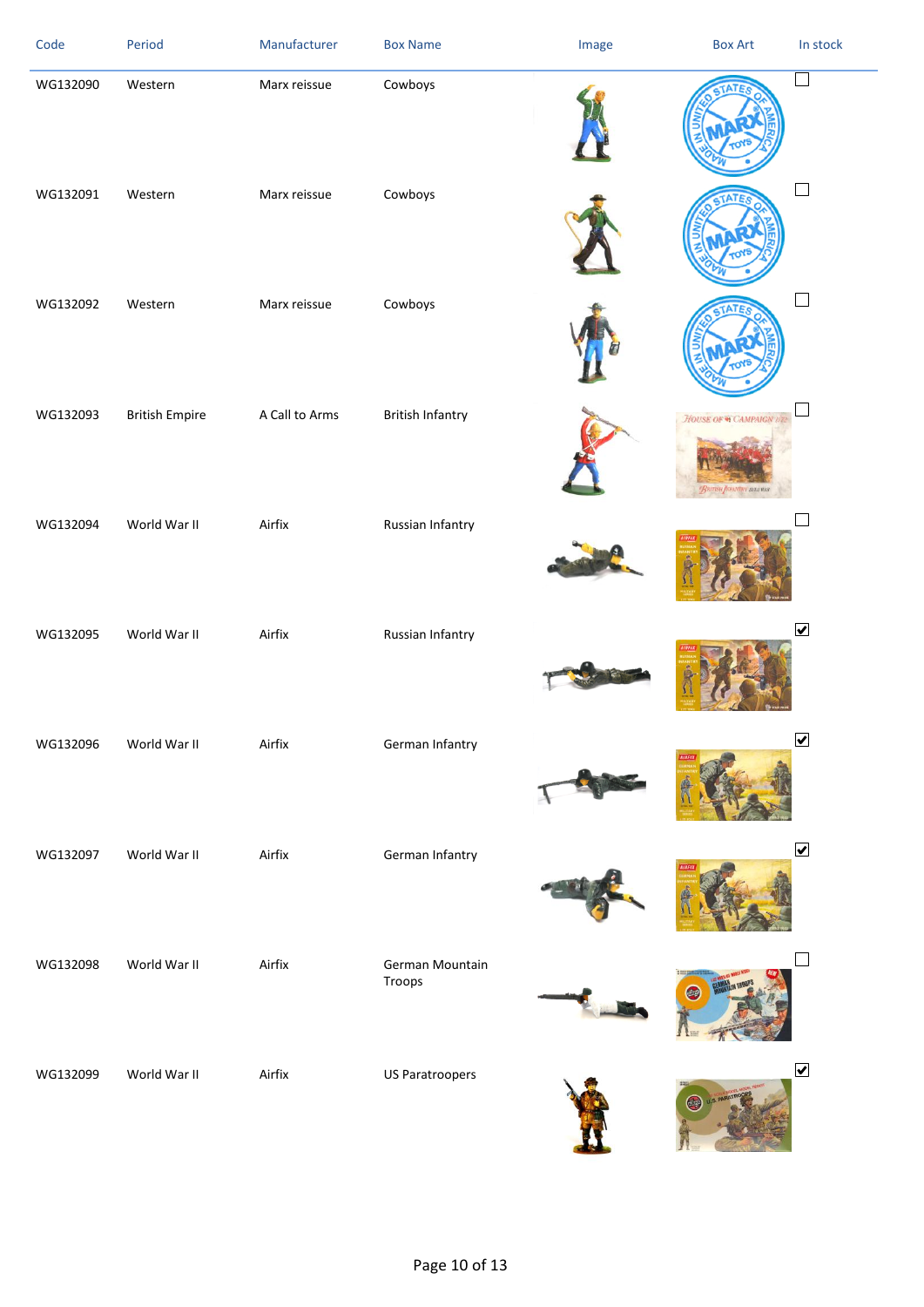| Code     | Period          | Manufacturer   | <b>Box Name</b>        | Image | <b>Box Art</b> | In stock                |
|----------|-----------------|----------------|------------------------|-------|----------------|-------------------------|
| WG132100 | World War II    | Airfix         | <b>US Paratroopers</b> |       | 國              | $\overline{\mathbf{v}}$ |
| WG132101 | World War II    | Airfix         | German Paratroopers    |       |                |                         |
| WG132102 | World War II    | Airfix         | US Marines/Infantry    |       |                |                         |
| WG132103 | Napoleonic Wars | A Call to Arms | Portuguese Infantry    |       |                | $\overline{\mathbf{v}}$ |
| WG132104 | Napoleonic Wars | A Call to Arms | Portuguese Infantry    |       |                | $\blacktriangledown$    |
| WG132105 | Napoleonic Wars | A Call to Arms | Portuguese Infantry    |       |                | $\blacktriangledown$    |
| WG132106 | Napoleonic Wars | A Call to Arms | Portuguese Infantry    |       |                | $\blacktriangledown$    |
| WG132107 | Napoleonic Wars | A Call to Arms | Portuguese Infantry    |       |                | $\blacktriangledown$    |
| WG132108 | Napoleonic Wars | A Call to Arms | Portuguese Infantry    |       |                | $\blacktriangledown$    |
| WG132109 | Napoleonic Wars | A Call to Arms | Portuguese Infantry    |       |                | $\blacktriangledown$    |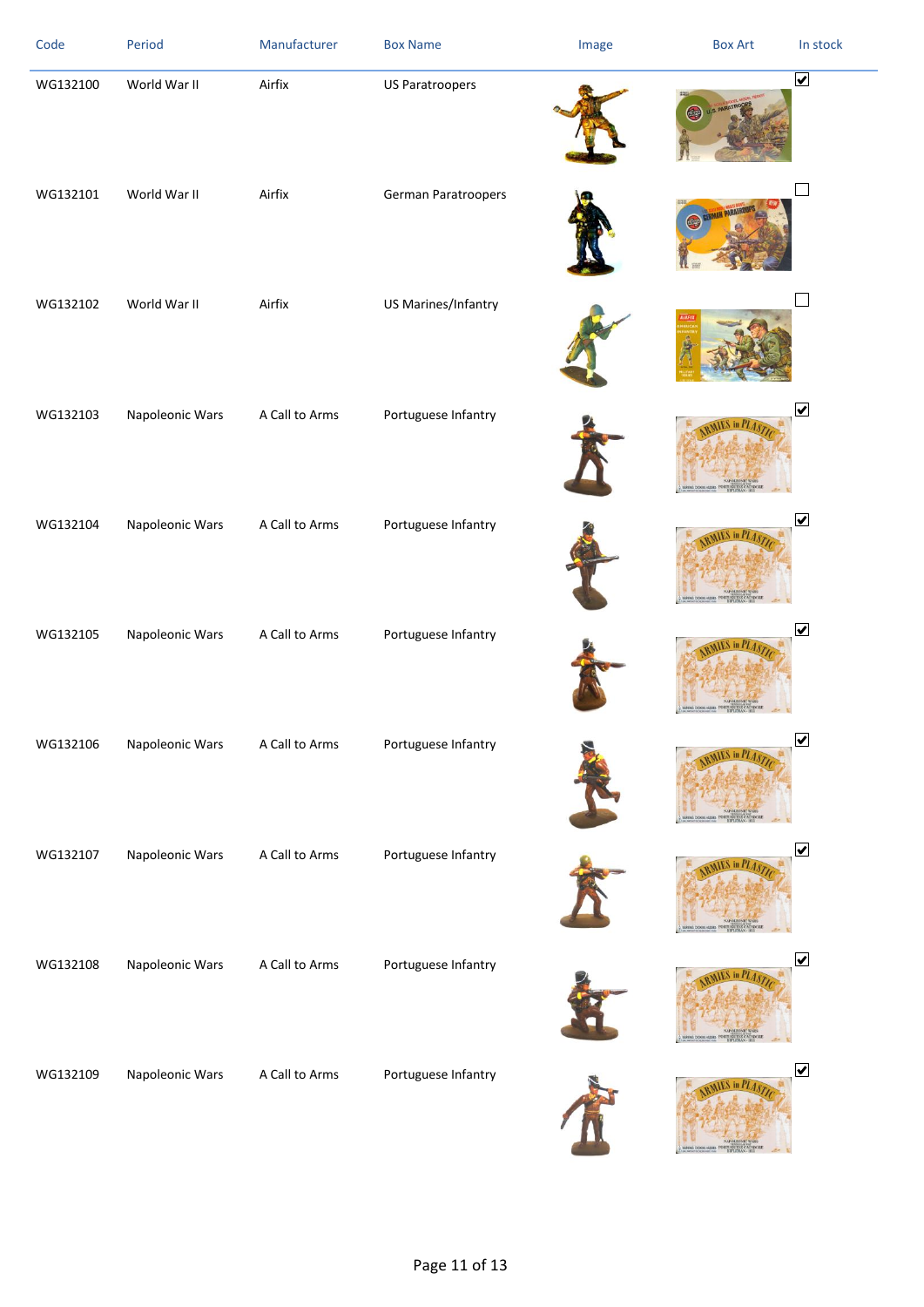| Code     | Period       | Manufacturer | <b>Box Name</b>     | Image | <b>Box Art</b>           | In stock                     |
|----------|--------------|--------------|---------------------|-------|--------------------------|------------------------------|
| WG132110 | World War II | Airfix       | US Marines/Infantry |       |                          | $\Box$                       |
| WG132111 | World War II | Atlantic     | <b>US Marines</b>   |       | <b>U.S. Marine Corps</b> |                              |
| WG132112 | World War II | Atlantic     | <b>US Marines</b>   |       | <b>U.S. Marine Corps</b> |                              |
| WG132113 | World War II | Atlantic     | <b>US Marines</b>   |       | <b>U.S. Marine Corps</b> |                              |
| WG132114 | World War II | Atlantic     | <b>US Marines</b>   |       | <b>S. Marine Corps</b>   | $\blacktriangledown$         |
| WG132115 | World War II | Atlantic     | <b>US Marines</b>   |       | <b>U.S. Marine Corps</b> | $\blacktriangledown$         |
| WG132116 | World War II | Airfix       | Japonese Infantry   |       |                          | $\blacktriangledown$         |
| WG132117 | World War II | Airfix       | Japonese Infantry   |       |                          | $\blacktriangledown$         |
| WG132118 | World War II | Airfix       | Japonese Infantry   |       |                          | $\blacktriangledown$         |
| WG132119 | World War II | Airfix       | German Infantry     |       |                          | $\boxed{\blacktriangledown}$ |